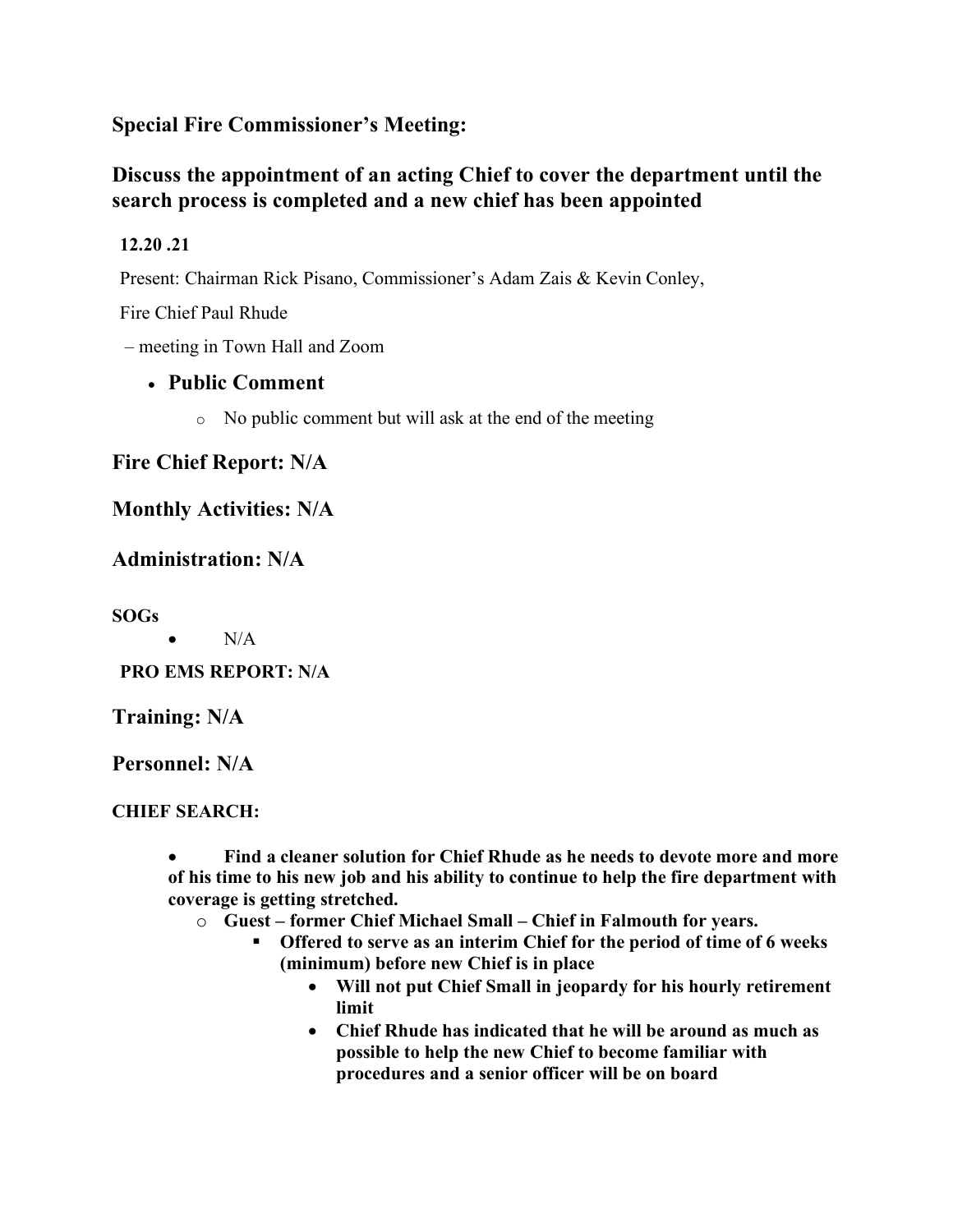• **Commissioner Zais asked if there will be any discussions about internally appointing a new Deputy? He has had conversations with guys in house and there is maybe contrasting points of view regarding issues but that there is interest and support for an acting Deputy. Is this something that would be discussed?**

- o **Chairman Pisano answered that question would remain open and with Chief Small as the acting Chief would get an opportunity to get more input regarding how it would work.**
- o **Chairman Pisano stated that he has had discussion with various members of the department about this as well. He says that it gets complicated in terms of the back coverage and the department is still down one person on IOD.**

• **Chairman Pisano suggested that the department set a flat weekly rate of \$4000.00 / week for Chief Small. He would be an hourly contracted employee without benefits.**

- o **Wording on the contract:** *"Duties and responsibilities would be as described in the most recent Chief's contract to last until a new full-time Chief has been appointed".*
- o **Currently paying Chief Rhude weekly rate of \$3000.00 / week**
	- § **Enough money left in budgetary payroll for Chief Rhude's salary of the year**
	- § **Chairman Pisano made the Motion that the Commissioner's offer the position of acting Chief to Chief Michael Small to begin on 12.31.21 to with weekly pay rate of \$4000.00 per week and duties and responsibilities as described in the recent Chief's contract. The term is to last until a full-time chief is appointed.**
		- **Commissioner Zais asked Chief Rhude about his role.**
			- o **Chief Rhude stated that as of 12.31.21, Chief Small would be acting fire Chief, and that Chief Rhude would be paid on an hourly basis. He would not have any rank. He would also transfer the vehicle at that time as well**
		- **Motion voted on and all in favor.**
- o **Motion to have Chief Small involved in the interviewing and search for new fire Chief**
	- § **All in favor-unanimous**

**Apparatus: N/A**

**Facilities: N/A**

**Cotuit Currents: n/a**

**Budget: N/A**

**Needs Assessment: n/a**

**OLD BUSINESS: N/A**